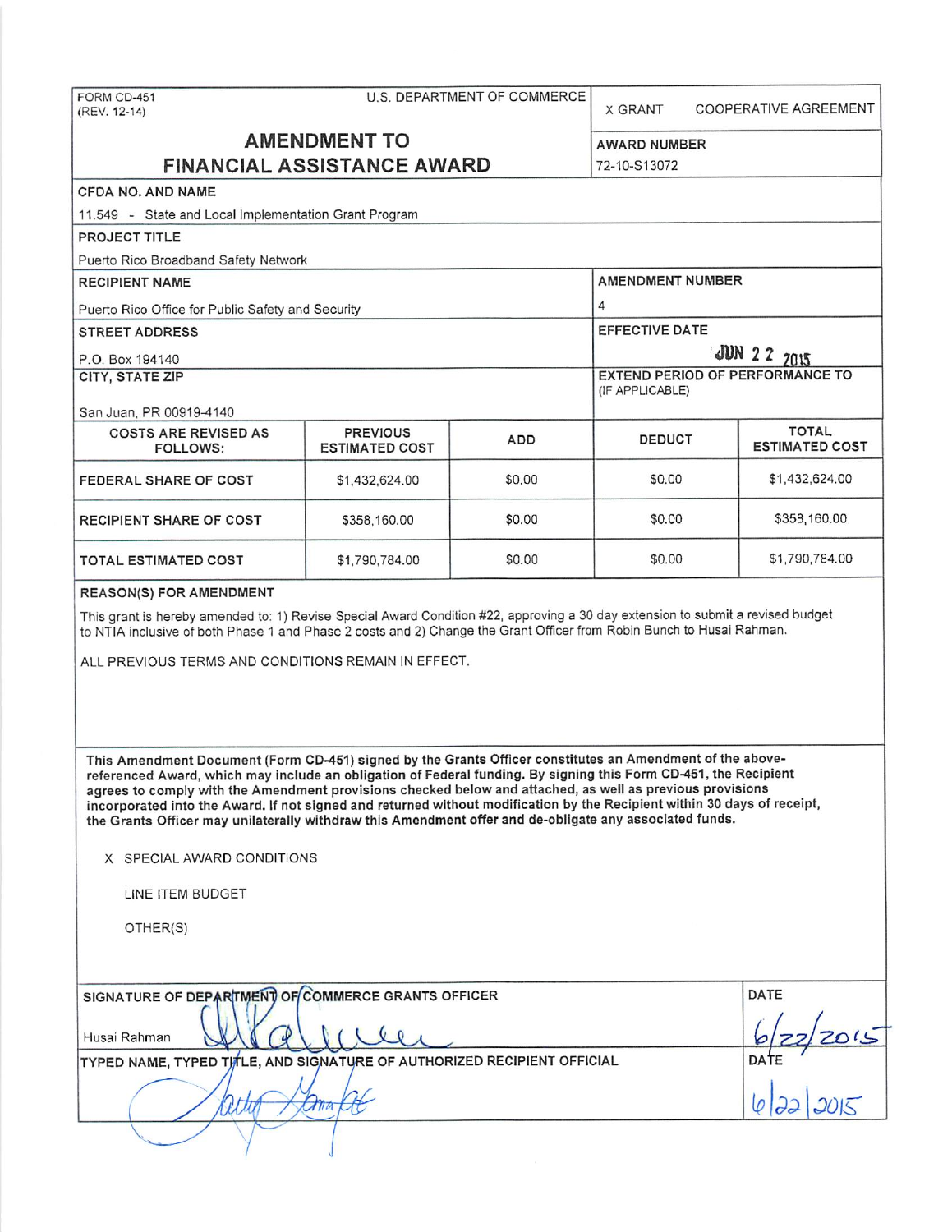Award Number: 72-10-S 13072, Amendment Number 4 Federal Program Officer: Yuki Miyamoto-Mendez Requisition Number: S13072 Employer Identification Number: 660679060 Dun & Bradstreet No: 601962173 Recipient ID: 1118951 Requestor ID: 1118951

### **Award ACCS Information**

| Bureau<br>Code | <b>FCFY</b> | Project-Task | <b>Org Code</b>        | <b>Obj Class</b> | <b>Obligation Amount</b> |
|----------------|-------------|--------------|------------------------|------------------|--------------------------|
|                | 2013        | 8150000-000  | 11-00-0000-00-00-00-00 | 41-19-00-00      | \$0.00                   |

#### **Award Contact Information** ·-

| <b>Contact Name</b>        | <b>Contact Type</b> | Email                     | Phone        |
|----------------------------|---------------------|---------------------------|--------------|
| Garrafa-Echevaria<br>Sally | Administrative      | sgarrafa@oasp.gobierno.pr | 787-763-3424 |
| Santos<br>_ex              | Technical           | Isantos@oasp.gobierno.pr  | 787-763-3424 |

## **NIST Grants Officer:**

Husai Rahman 100 Bureau Drive, MS 1650 Gaithersburg, MD 20899-1650 (301) 975-4355

#### **NIST Grants Specialist:**

Ebony Simmons 100 Bureau Drive, MS 1650 Gaithersburg, MD 20899-1650 (301) 975-4166

 $24$ <br>4/23/15